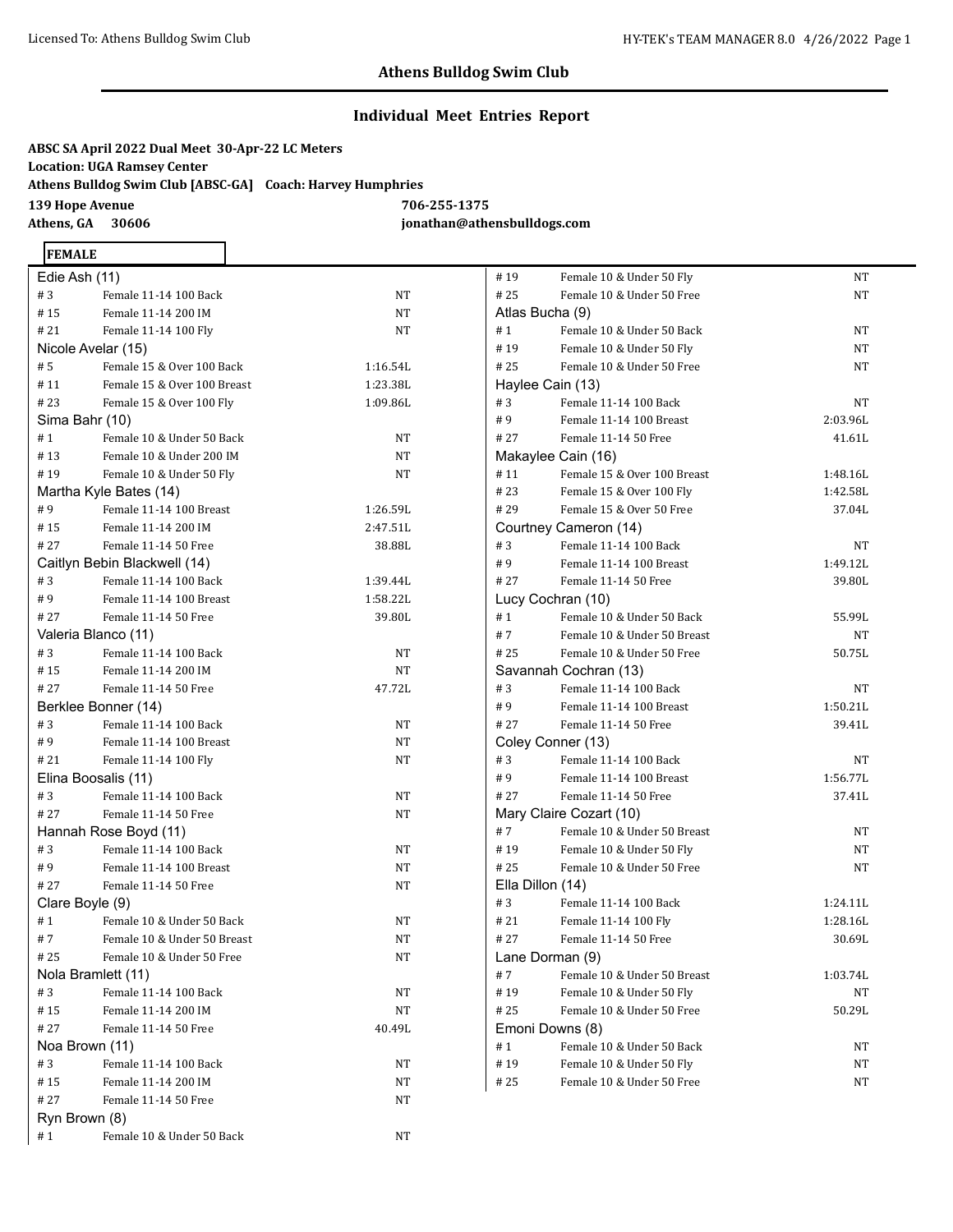## **Individual Meet Entries Report**

# **ABSC SA April 2022 Dual Meet 30-Apr-22 LC Meters Athens Bulldog Swim Club [ABSC-GA] Coach: Harvey Humphries**

| <b>FEMALE</b>     |                                                |          |  |  |
|-------------------|------------------------------------------------|----------|--|--|
|                   | Jane Fairman (10)                              |          |  |  |
| #7                | Female 10 & Under 50 Breast                    | NT       |  |  |
| #19               | Female 10 & Under 50 Fly                       | NT       |  |  |
| # 25              | Female 10 & Under 50 Free                      | NΤ       |  |  |
|                   | Charlotte Foggin (15)                          |          |  |  |
| # 5               | Female 15 & Over 100 Back                      | 1:23.04L |  |  |
| # 23              | Female 15 & Over 100 Fly                       | 1:16.30L |  |  |
| #29               | Female 15 & Over 50 Free                       | 30.64L   |  |  |
|                   | Kate Graichen (11)                             |          |  |  |
| #3                | Female 11-14 100 Back                          | NT       |  |  |
| #9                | Female 11-14 100 Breast                        | NT       |  |  |
| # 27              | Female 11-14 50 Free                           | NT       |  |  |
|                   | Ansley Halbach (16)                            |          |  |  |
| # 5               | Female 15 & Over 100 Back                      | 1:10.64L |  |  |
| #11               | Female 15 & Over 100 Breast                    | 1:40.62L |  |  |
| # 23              | Female 15 & Over 100 Fly                       | 1:11.75L |  |  |
|                   | Riley Harding (14)                             |          |  |  |
| #3                | Female 11-14 100 Back                          | 1:24.89L |  |  |
| #9                | Female 11-14 100 Breast                        | 1:35.12L |  |  |
| #21               | Female 11-14 100 Fly                           | 1:25.43L |  |  |
| Blakely Hawk (11) |                                                |          |  |  |
| #9                | Female 11-14 100 Breast                        | NT       |  |  |
| # 15              | Female 11-14 200 IM                            | NT       |  |  |
| # 27              | Female 11-14 50 Free                           | NT       |  |  |
| Alethea He (14)   |                                                |          |  |  |
| #3                | Female 11-14 100 Back                          | 1:20.04L |  |  |
| #21               | Female 11-14 100 Fly                           | 1:32.31L |  |  |
| # 27              | Female 11-14 50 Free                           | 30.55L   |  |  |
|                   | Sophierose Hobbs (14)                          |          |  |  |
| #3                | Female 11-14 100 Back                          | 1:28.89L |  |  |
| #9                | Female 11-14 100 Breast                        | 1:46.59L |  |  |
| # 21              | Female 11-14 100 Fly                           | 1:39.02L |  |  |
|                   | Elaina Johnston (11)                           |          |  |  |
| #3                | Female 11-14 100 Back                          | NT       |  |  |
| #9                | Female 11-14 100 Breast                        | NT       |  |  |
| # 27              | Female 11-14 50 Free                           | NT       |  |  |
|                   | Sterling Johnston (9)                          |          |  |  |
| #1                | Female 10 & Under 50 Back                      | NT       |  |  |
| #19               | Female 10 & Under 50 Fly                       | NT       |  |  |
| # 25              | Female 10 & Under 50 Free                      | NT       |  |  |
| #3                | Harper Lindstrom (11)<br>Female 11-14 100 Back |          |  |  |
|                   | Female 11-14 200 IM                            | NT       |  |  |
| #15<br># 27       | Female 11-14 50 Free                           | NT<br>NT |  |  |
|                   | Lucy Malutinok (10)                            |          |  |  |
| #1                | Female 10 & Under 50 Back                      | NT       |  |  |
| #7                | Female 10 & Under 50 Breast                    | NT       |  |  |
| #25               | Female 10 & Under 50 Free                      | NT       |  |  |
|                   | Athena Matthews (8)                            |          |  |  |
| #1                | Female 10 & Under 50 Back                      | NT       |  |  |
| #19               | Female 10 & Under 50 Fly                       | NT       |  |  |
|                   | Female 10 & Under 50 Free                      |          |  |  |
| # 25              |                                                | NT       |  |  |

|      | Aly McCullough (8)          |           |
|------|-----------------------------|-----------|
| #1   | Female 10 & Under 50 Back   | NΤ        |
| #19  | Female 10 & Under 50 Fly    | NT        |
| #25  | Female 10 & Under 50 Free   | 41.89L    |
|      | Sam McCullough (13)         |           |
| #3   | Female 11-14 100 Back       | 1:39.71L  |
| # 21 | Female 11-14 100 Fly        | NT        |
| # 27 | Female 11-14 50 Free        | 38.11L    |
|      | Emily Miller (10)           |           |
| #1   | Female 10 & Under 50 Back   | NT        |
| #19  | Female 10 & Under 50 Fly    | NΤ        |
| # 25 | Female 10 & Under 50 Free   | NΤ        |
|      | Anita Mohseni (6)           |           |
| #1   | Female 10 & Under 50 Back   | NΤ        |
| #7   | Female 10 & Under 50 Breast | NΤ        |
| #25  | Female 10 & Under 50 Free   | NT        |
|      | Jillian Mundy (10)          |           |
| #7   | Female 10 & Under 50 Breast | 57.51L    |
| #13  | Female 10 & Under 200 IM    | *3:55.58L |
| #19  | Female 10 & Under 50 Fly    | 52.03L    |
|      | Isabella Nelson (14)        |           |
| #3   | Female 11-14 100 Back       | NΤ        |
| #9   | Female 11-14 100 Breast     | NΤ        |
| # 27 | Female 11-14 50 Free        | NΤ        |
|      | Karoline Nimmo (12)         |           |
| #9   | Female 11-14 100 Breast     | NΤ        |
| #15  | Female 11-14 200 IM         | NΤ        |
| # 27 | Female 11-14 50 Free        | NT        |
|      | Ansley Nunnally (14)        |           |
| #3   | Female 11-14 100 Back       | 1:14.44L  |
| #21  | Female 11-14 100 Fly        | 1:10.15L  |
| # 27 | Female 11-14 50 Free        | 30.01L    |
|      | Janie Ripps (15)            |           |
| #11  | Female 15 & Over 100 Breast | 1:32.77L  |
| #23  | Female 15 & Over 100 Fly    | 1:14.36L  |
| # 29 | Female 15 & Over 50 Free    | 33.28L    |
|      | Adelaina Shaffer (9)        |           |
| #1   | Female 10 & Under 50 Back   | NΤ        |
| # 19 | Female 10 & Under 50 Fly    | NT        |
| #25  | Female 10 & Under 50 Free   | NΤ        |
|      | Marleighna Shaffer (13)     |           |
| #3   | Female 11-14 100 Back       | NT        |
| #9   | Female 11-14 100 Breast     | NΤ        |
| #27  | Female 11-14 50 Free        | NΤ        |
|      | Lynnette Smith (14)         |           |
| #3   | Female 11-14 100 Back       | NT        |
| #9   | Female 11-14 100 Breast     | NT        |
| # 27 | Female 11-14 50 Free        | NΤ        |
|      | Olivia Smith (18)           |           |
| # 5  | Female 15 & Over 100 Back   | NΤ        |
| #11  | Female 15 & Over 100 Breast | NT        |
| #29  | Female 15 & Over 50 Free    | NT        |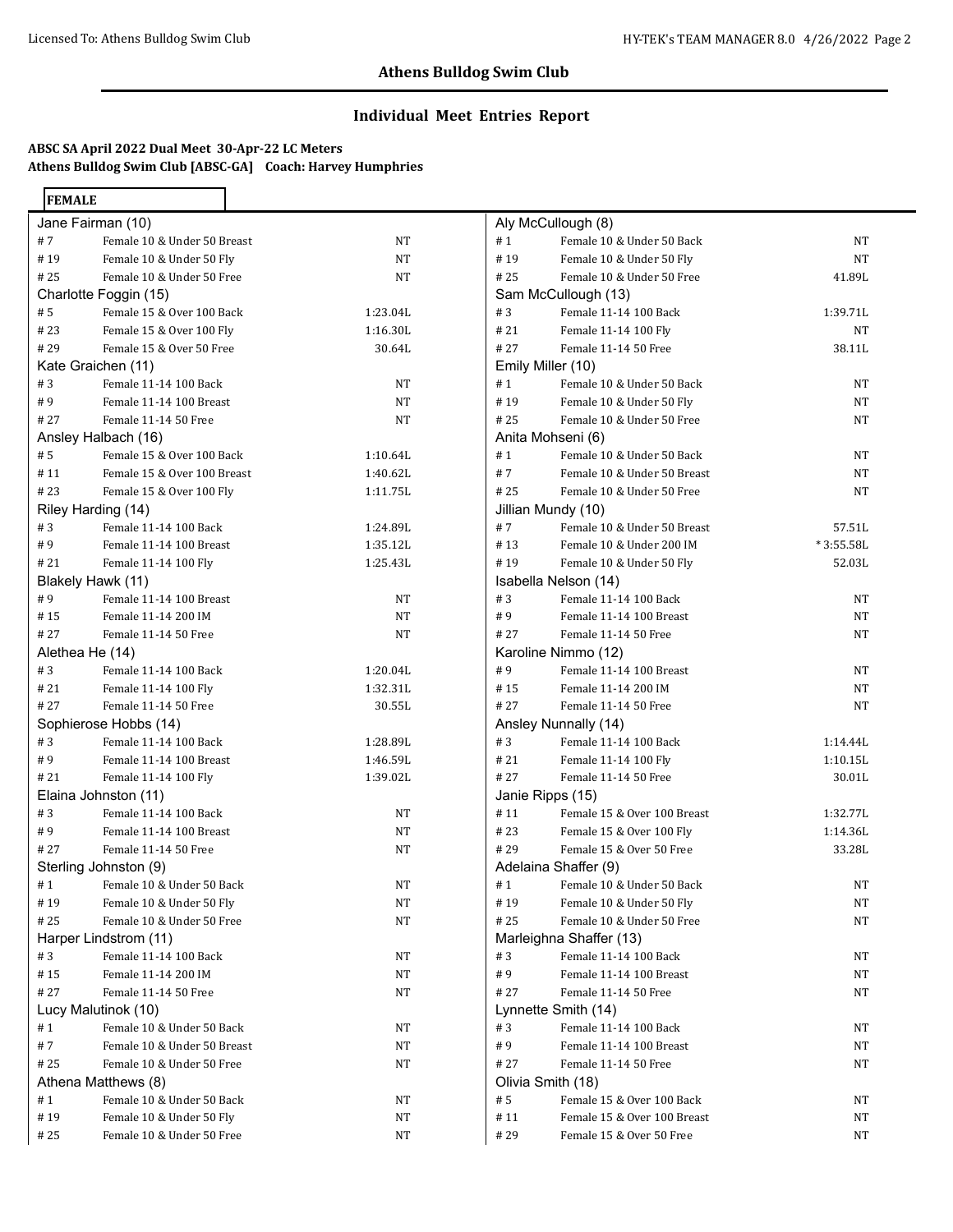# **Individual Meet Entries Report**

# **ABSC SA April 2022 Dual Meet 30-Apr-22 LC Meters Athens Bulldog Swim Club [ABSC-GA] Coach: Harvey Humphries**

| <b>FEMALE</b>     |                             |           |                   |                             |          |
|-------------------|-----------------------------|-----------|-------------------|-----------------------------|----------|
|                   | Tessa Steger (12)           |           |                   | Ximena Young (15)           |          |
| #3                | Female 11-14 100 Back       | NT        | #11               | Female 15 & Over 100 Breast | 1:30.85L |
| #9                | Female 11-14 100 Breast     | NT        | #17               | Female 15 & Over 200 IM     | 3:29.00L |
| # 21              | Female 11-14 100 Fly        | <b>NT</b> | #29               | Female 15 & Over 50 Free    | 29.58L   |
|                   | Sofie Stennes (12)          |           | Zoey Zellner (12) |                             |          |
| #9                | Female 11-14 100 Breast     | NT        | #3                | Female 11-14 100 Back       | 1:51.36L |
| #15               | Female 11-14 200 IM         | NT        | #9                | Female 11-14 100 Breast     | 2:14.34L |
| # 27              | Female 11-14 50 Free        | NT        | # 21              | Female 11-14 100 Fly        | 1:29.38L |
| Molly Suggs (14)  |                             |           |                   |                             |          |
| #3                | Female 11-14 100 Back       | 1:46.73L  |                   |                             |          |
| #9                | Female 11-14 100 Breast     | 1:50.06L  |                   |                             |          |
| # 27              | Female 11-14 50 Free        | 39.19L    |                   |                             |          |
|                   | Turner Teach (14)           |           |                   |                             |          |
| #3                | Female 11-14 100 Back       | 1:37.39L  |                   |                             |          |
| #15               | Female 11-14 200 IM         | NT        |                   |                             |          |
| # 27              | Female 11-14 50 Free        | 39.62L    |                   |                             |          |
|                   | Leah Templin (11)           |           |                   |                             |          |
| #3                | Female 11-14 100 Back       | 1:48.39L  |                   |                             |          |
| #15               | Female 11-14 200 IM         | NT        |                   |                             |          |
| # 27              | Female 11-14 50 Free        | 39.44L    |                   |                             |          |
|                   | Kailey Teyner (14)          |           |                   |                             |          |
| #9                | Female 11-14 100 Breast     | 1:25.33L  |                   |                             |          |
| #15               | Female 11-14 200 IM         | 2:43.25L  |                   |                             |          |
| # 21              | Female 11-14 100 Fly        | 1:24.25L  |                   |                             |          |
|                   | Bailey Tomlinson (12)       |           |                   |                             |          |
| #3                | Female 11-14 100 Back       | NT        |                   |                             |          |
| # 21              | Female 11-14 100 Fly        | NT        |                   |                             |          |
| #27               | Female 11-14 50 Free        | NT        |                   |                             |          |
|                   | Pirie Tomlinson (8)         |           |                   |                             |          |
| #1                | Female 10 & Under 50 Back   | NT        |                   |                             |          |
| #19               | Female 10 & Under 50 Fly    | NT        |                   |                             |          |
| # 25              | Female 10 & Under 50 Free   | NT        |                   |                             |          |
| Marin Torres (12) |                             |           |                   |                             |          |
| #3                | Female 11-14 100 Back       | <b>NT</b> |                   |                             |          |
| #9                | Female 11-14 100 Breast     | <b>NT</b> |                   |                             |          |
| # 27              | Female 11-14 50 Free        | NT        |                   |                             |          |
|                   | Hannah Vaughn (9)           |           |                   |                             |          |
| #1                | Female 10 & Under 50 Back   | NT        |                   |                             |          |
| #7                | Female 10 & Under 50 Breast | NT        |                   |                             |          |
| #25               | Female 10 & Under 50 Free   | <b>NT</b> |                   |                             |          |
|                   | Brooklyn Wheatley (9)       |           |                   |                             |          |
| #7                | Female 10 & Under 50 Breast | NT        |                   |                             |          |
| #19               | Female 10 & Under 50 Fly    | NT        |                   |                             |          |
| #25               | Female 10 & Under 50 Free   | NT        |                   |                             |          |
|                   | Carson Yeomans (14)         |           |                   |                             |          |
| $\#$ 3            | Female 11-14 100 Back       | 1:30.44L  |                   |                             |          |
| #9                | Female 11-14 100 Breast     | 1:39.36L  |                   |                             |          |
| # 27              | Female 11-14 50 Free        | 36.61L    |                   |                             |          |
|                   | Raleigh Yeomans (10)        |           |                   |                             |          |
| #1                | Female 10 & Under 50 Back   | NT        |                   |                             |          |
| #19               | Female 10 & Under 50 Fly    | NT        |                   |                             |          |
| # 25              | Female 10 & Under 50 Free   | NT        |                   |                             |          |
|                   |                             |           |                   |                             |          |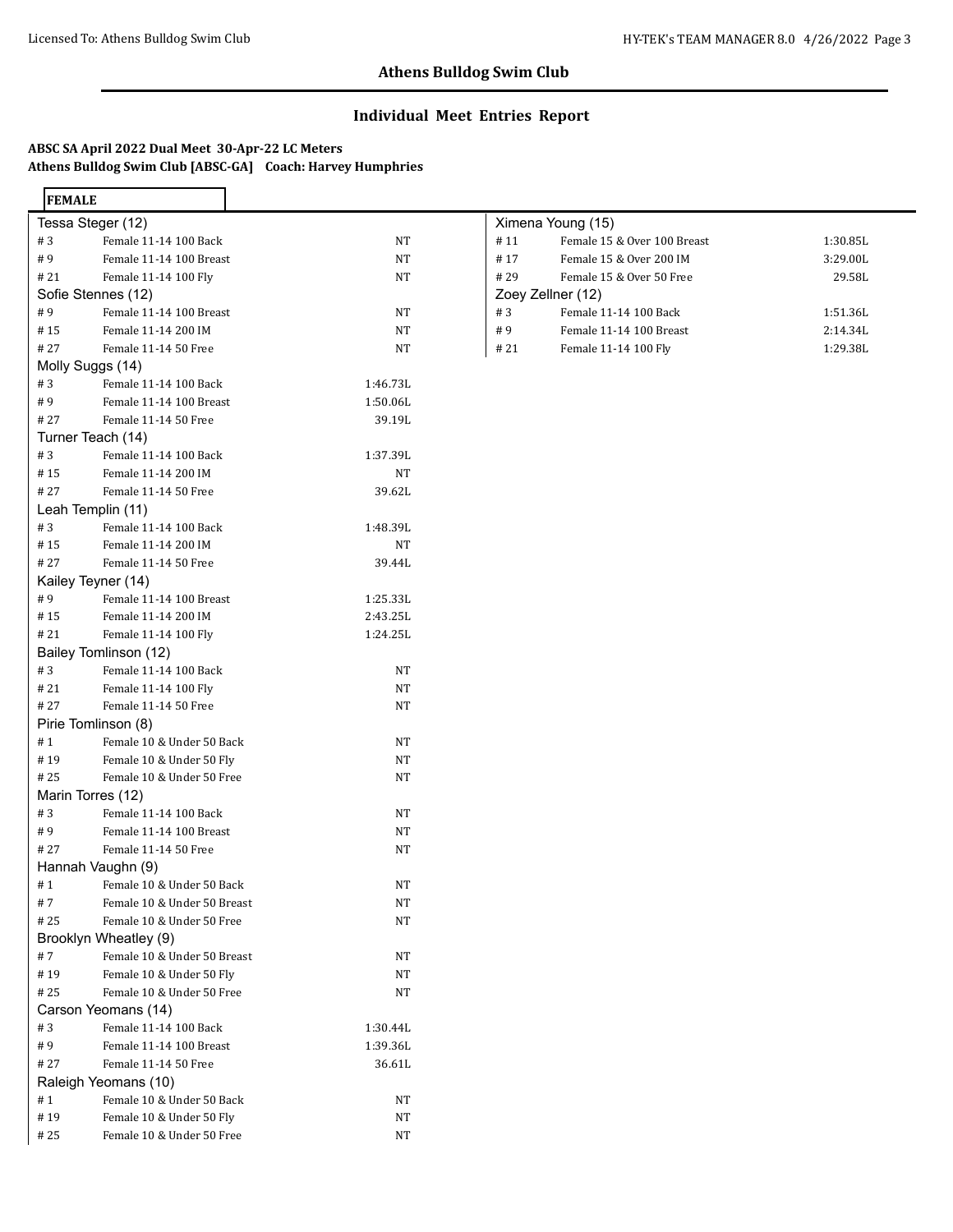# **Individual Meet Entries Report**

# **ABSC SA April 2022 Dual Meet 30-Apr-22 LC Meters Athens Bulldog Swim Club [ABSC-GA] Coach: Harvey Humphries**

| <b>MALE</b>       |                            |          |  |
|-------------------|----------------------------|----------|--|
|                   | Austin Ackerman (17)       |          |  |
| # 6               | Male 15 & Over 100 Back    | NΤ       |  |
| #12               | Male 15 & Over 100 Breast  | 1:23.02L |  |
| #18               | Male 15 & Over 200 IM      | 2:39.20L |  |
| #30               | Male 15 & Over 50 Free     | 28.07L   |  |
|                   | Ethan Anderson (15)        |          |  |
| #12               | Male 15 & Over 100 Breast  | 1:49.38L |  |
| #18               | Male 15 & Over 200 IM      | 3:41.75L |  |
| #30               | Male 15 & Over 50 Free     | 35.25L   |  |
| Lyle Armel (14)   |                            |          |  |
| #4                | Male 11-14 100 Back        | 1:27.14L |  |
| # 10              | Male 11-14 100 Breast      | 1:36.83L |  |
| # 22              | Male 11-14 100 Fly         | 1:23.94L |  |
|                   | Thomas Askew (18)          |          |  |
| #6                | Male 15 & Over 100 Back    | NT       |  |
| #12               | Male 15 & Over 100 Breast  | NT       |  |
| #24               | Male 15 & Over 100 Fly     | NT       |  |
|                   | Nicolas Avelar (12)        |          |  |
| #10               | Male 11-14 100 Breast      | 1:44.06L |  |
| # 22              | Male 11-14 100 Fly         | NT       |  |
| #28               | Male 11-14 50 Free         | 36.96L   |  |
| Kipras Bahr (12)  |                            |          |  |
| #4                | Male 11-14 100 Back        | NT       |  |
| # 22              | Male 11-14 100 Fly         | NT       |  |
| # 28              | Male 11-14 50 Free         | NT       |  |
|                   | Ennis Bebin Blackwell (12) |          |  |
| #4                | Male 11-14 100 Back        | NT       |  |
| # 10              | Male 11-14 100 Breast      | NT       |  |
| # 28              | Male 11-14 50 Free         | NT       |  |
|                   | Sebastian Blanco (15)      |          |  |
| # 6               | Male 15 & Over 100 Back    | NT       |  |
| # 24              | Male 15 & Over 100 Fly     | NT       |  |
| # 30              | Male 15 & Over 50 Free     | NΤ       |  |
| John Boosalis (9) |                            |          |  |
| # 2               | Male 10 & Under 50 Back    | NT       |  |
| # 20              | Male 10 & Under 50 Fly     | NΤ       |  |
| # 26              | Male 10 & Under 50 Free    | NT       |  |
| lan Boswell (12)  |                            |          |  |
| #4                | Male 11-14 100 Back        | NT       |  |
| #10               | Male 11-14 100 Breast      | NT       |  |
| #28               | Male 11-14 50 Free         | NT       |  |
| Micah Boyd (8)    |                            |          |  |
| # 2               | Male 10 & Under 50 Back    | NT       |  |
| # 8               | Male 10 & Under 50 Breast  | NT       |  |
| # 26              | Male 10 & Under 50 Free    | NT       |  |
| Colin Boyle (12)  |                            |          |  |
| #4                | Male 11-14 100 Back        | NT       |  |
| #10               | Male 11-14 100 Breast      | NT       |  |
| # 22              | Male 11-14 100 Fly         | NT       |  |
| Daniel Brown (9)  |                            |          |  |
| # 2               | Male 10 & Under 50 Back    | NT       |  |
| # 8               | Male 10 & Under 50 Breast  | NT       |  |

| #26               | Male 10 & Under 50 Free   | NΤ       |  |  |
|-------------------|---------------------------|----------|--|--|
| Thomas Brown (14) |                           |          |  |  |
| #4                | Male 11-14 100 Back       | 1:28.05L |  |  |
| #10               | Male 11-14 100 Breast     | 1:41.00L |  |  |
| #28               | Male 11-14 50 Free        | 34.52L   |  |  |
|                   | Carson Cannon (8)         |          |  |  |
| #2                | Male 10 & Under 50 Back   | NT       |  |  |
| # 8               | Male 10 & Under 50 Breast | NΤ       |  |  |
| #26               | Male 10 & Under 50 Free   | NΤ       |  |  |
|                   | Harrison Carmack (18)     |          |  |  |
| #12               | Male 15 & Over 100 Breast | 1:51.86L |  |  |
| #24               | Male 15 & Over 100 Fly    | 1:15.89L |  |  |
| #30               | Male 15 & Over 50 Free    | 39.02L   |  |  |
|                   | Simon Casey (17)          |          |  |  |
| # 6               | Male 15 & Over 100 Back   | 1:04.56L |  |  |
| #12               | Male 15 & Over 100 Breast | 1:35.71L |  |  |
| # 18              | Male 15 & Over 200 IM     | 2:28.06L |  |  |
|                   | Patrick Coverdill (11)    |          |  |  |
| #10               | Male 11-14 100 Breast     | NΤ       |  |  |
| # 22              | Male 11-14 100 Fly        | NΤ       |  |  |
| #28               | Male 11-14 50 Free        | NΤ       |  |  |
|                   | Parker Fagrell (15)       |          |  |  |
| # 6               | Male 15 & Over 100 Back   | 1:06.05L |  |  |
| #12               | Male 15 & Over 100 Breast | 1:14.03L |  |  |
| # 30              | Male 15 & Over 50 Free    | 27.31L   |  |  |
|                   | Rowen Fairman (13)        |          |  |  |
| #4                | Male 11-14 100 Back       | NΤ       |  |  |
| #16               | Male 11-14 200 IM         | NΤ       |  |  |
| #28               | Male 11-14 50 Free        | NΤ       |  |  |
| Will Foggin (18)  |                           |          |  |  |
| #6                | Male 15 & Over 100 Back   | 1:05.68L |  |  |
| #12               | Male 15 & Over 100 Breast | 1:14.45L |  |  |
| #24               | Male 15 & Over 100 Fly    | 1:05.13L |  |  |
|                   | Kanyon Gentry (7)         |          |  |  |
| # 2               | Male 10 & Under 50 Back   | NT       |  |  |
| # 20              | Male 10 & Under 50 Fly    | NΤ       |  |  |
| #26               | Male 10 & Under 50 Free   | NΤ       |  |  |
| Nate Guidry (13)  |                           |          |  |  |
| #4                | Male 11-14 100 Back       | NΤ       |  |  |
| # 22              | Male 11-14 100 Fly        | NΤ       |  |  |
| #28               | Male 11-14 50 Free        | NT       |  |  |
|                   | Brandon Hailey (17)       |          |  |  |
| #12               | Male 15 & Over 100 Breast | 1:19.64L |  |  |
| #24               | Male 15 & Over 100 Fly    | NΤ       |  |  |
| #30               | Male 15 & Over 50 Free    | 28.47L   |  |  |
|                   | Crenshaw Halbach (13)     |          |  |  |
| #4                | Male 11-14 100 Back       | 1:25.16L |  |  |
| # 22              | Male 11-14 100 Fly        | 1:22.42L |  |  |
| # 28              | Male 11-14 50 Free        | 32.85L   |  |  |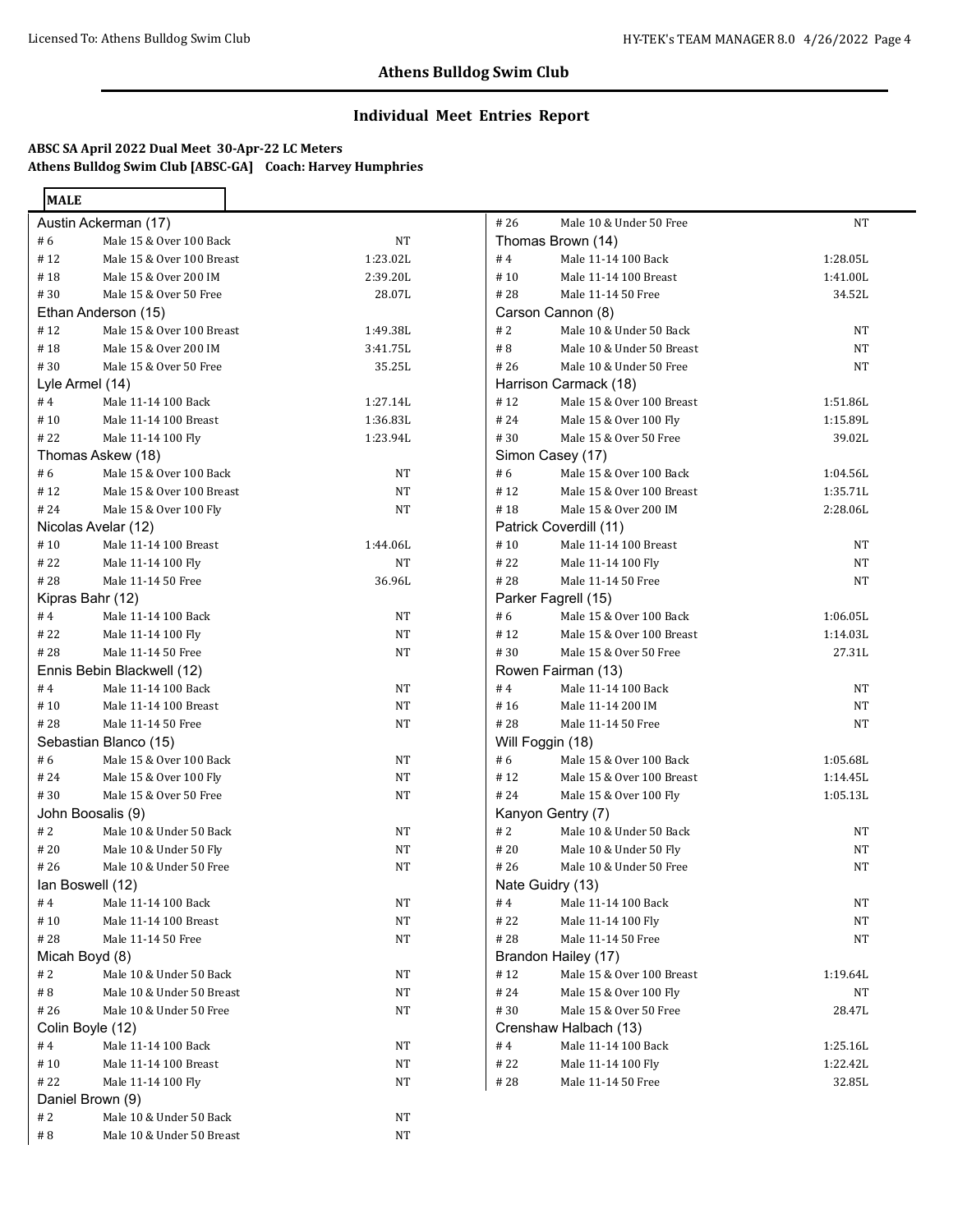# **Individual Meet Entries Report**

# **ABSC SA April 2022 Dual Meet 30-Apr-22 LC Meters Athens Bulldog Swim Club [ABSC-GA] Coach: Harvey Humphries**

| <b>MALE</b>     |                           |          |
|-----------------|---------------------------|----------|
|                 | Cash Havick (15)          |          |
| #6              | Male 15 & Over 100 Back   | NT       |
| #12             | Male 15 & Over 100 Breast | NΤ       |
| # 30            | Male 15 & Over 50 Free    | NT       |
| Hugh Hill (10)  |                           |          |
| #2              | Male 10 & Under 50 Back   | NΤ       |
| # 8             | Male 10 & Under 50 Breast | NT       |
| # 26            | Male 10 & Under 50 Free   | NΤ       |
| Will Hines (17) |                           |          |
| #6              | Male 15 & Over 100 Back   | 1:03.96L |
| #12             | Male 15 & Over 100 Breast | NT       |
| # 24            | Male 15 & Over 100 Fly    | 1:02.31L |
|                 | Corbin Hobbs (12)         |          |
| #4              | Male 11-14 100 Back       | 1:45.50L |
| #10             | Male 11-14 100 Breast     | 1:39.32L |
| # 28            | Male 11-14 50 Free        | 35.53L   |
|                 | Daniel Huang (17)         |          |
| #6              | Male 15 & Over 100 Back   | 1:06.73L |
| # 24            | Male 15 & Over 100 Fly    | 1:04.06L |
| # 30            | Male 15 & Over 50 Free    | 25.98L   |
|                 | Garrett Johnson (16)      |          |
| #6              | Male 15 & Over 100 Back   | NΤ       |
| #12             | Male 15 & Over 100 Breast | NT       |
| #30             | Male 15 & Over 50 Free    | NT       |
|                 | Gavin Jones (18)          |          |
| #6              | Male 15 & Over 100 Back   | 59.96L   |
| # 12            | Male 15 & Over 100 Breast | 1:23.46L |
| # 30            | Male 15 & Over 50 Free    | 24.76L   |
| Kevin Joy (12)  |                           |          |
| #4              | Male 11-14 100 Back       | NT       |
| #10             | Male 11-14 100 Breast     | NT       |
| # 22            | Male 11-14 100 Fly        | NΤ       |
|                 | Wilson Joy (13)           |          |
| #4              | Male 11-14 100 Back       | NT       |
| # 10            | Male 11-14 100 Breast     | NΤ       |
| #22             | Male 11-14 100 Fly        | NT       |
|                 | Shaan Kannan (14)         |          |
| #10             | Male 11-14 100 Breast     | 1:34.51L |
| # 22            | Male 11-14 100 Fly        | 1:33.56L |
| # 28            | Male 11-14 50 Free        | 33.40L   |
|                 | Nakul Karumbaiah (13)     |          |
| #4              | Male 11-14 100 Back       | 1:32.91L |
| # 22            | Male 11-14 100 Fly        | NT       |
| # 28            | Male 11-14 50 Free        | 32.26L   |
|                 | Vidur Karumbaiah (11)     |          |
| #10             | Male 11-14 100 Breast     | 1:31.97L |
| #16             | Male 11-14 200 IM         | 3:03.23L |
| #22             | Male 11-14 100 Fly        | NΤ       |
|                 | Garrett Kennedy (17)      |          |
| # 6             | Male 15 & Over 100 Back   | 1:01.63L |
| #12             | Male 15 & Over 100 Breast | 1:28.60L |
| #30             | Male 15 & Over 50 Free    | 26.63L   |
|                 |                           |          |

|                    | Ethan King (9)            |          |  |  |
|--------------------|---------------------------|----------|--|--|
| #2                 | Male 10 & Under 50 Back   | 58.76L   |  |  |
| #8                 | Male 10 & Under 50 Breast | 1:24.63L |  |  |
| #26                | Male 10 & Under 50 Free   | 55.13L   |  |  |
| River Kirkley (15) |                           |          |  |  |
| #12                | Male 15 & Over 100 Breast | 1:24.07L |  |  |
| #18                | Male 15 & Over 200 IM     | 2:44.17L |  |  |
| #30                | Male 15 & Over 50 Free    | 28.09L   |  |  |
|                    | Christopher Koch (13)     |          |  |  |
| #10                | Male 11-14 100 Breast     | 1:22.11L |  |  |
| #16                | Male 11-14 200 IM         | 2:34.55L |  |  |
| #22                | Male 11-14 100 Fly        | 1:20.00L |  |  |
| Sean Kong (10)     |                           |          |  |  |
| #2                 | Male 10 & Under 50 Back   | NΤ       |  |  |
| #20                | Male 10 & Under 50 Fly    | NΤ       |  |  |
| # 26               | Male 10 & Under 50 Free   | NT       |  |  |
| Zach Krosner (16)  |                           |          |  |  |
| # $6$              | Male 15 & Over 100 Back   | 2:06.26L |  |  |
| #18                | Male 15 & Over 200 IM     | 2:50.08L |  |  |
| #30                | Male 15 & Over 50 Free    | 29.33L   |  |  |
| Bennet Lee (7)     |                           |          |  |  |
| #2                 | Male 10 & Under 50 Back   | NΤ       |  |  |
| #20                | Male 10 & Under 50 Fly    | NT       |  |  |
| # 26               | Male 10 & Under 50 Free   | NT       |  |  |
| Jacob Li (9)       |                           |          |  |  |
| # 8                | Male 10 & Under 50 Breast | NΤ       |  |  |
| #20                | Male 10 & Under 50 Fly    | NT       |  |  |
| #26                | Male 10 & Under 50 Free   | NΤ       |  |  |
|                    | Nolan McCullough (10)     |          |  |  |
| #2                 | Male 10 & Under 50 Back   | NT       |  |  |
| #20                | Male 10 & Under 50 Fly    | NT       |  |  |
| #26                | Male 10 & Under 50 Free   | 54.48L   |  |  |
|                    | Logan McLeroy (10)        |          |  |  |
| #2                 | Male 10 & Under 50 Back   | NT       |  |  |
| #14                | Male 10 & Under 200 IM    | NT       |  |  |
| #20                | Male 10 & Under 50 Fly    | NT       |  |  |
| Will McLeroy (12)  |                           |          |  |  |
| #4                 | Male 11-14 100 Back       | NT       |  |  |
| #10                | Male 11-14 100 Breast     | NT       |  |  |
| # 28               | Male 11-14 50 Free        | NT       |  |  |
| Arad Mohseni (10)  |                           |          |  |  |
| #2                 | Male 10 & Under 50 Back   | NT       |  |  |
| # 8                | Male 10 & Under 50 Breast | NT       |  |  |
| #26                | Male 10 & Under 50 Free   | NΤ       |  |  |
| Luke Phillips (14) |                           |          |  |  |
| #4                 | Male 11-14 100 Back       | 1:20.61L |  |  |
| #16                | Male 11-14 200 IM         | 2:36.91L |  |  |
| # 22               | Male 11-14 100 Fly        | 1:12.23L |  |  |
| Grady Price (12)   |                           |          |  |  |
| #4                 | Male 11-14 100 Back       | NT       |  |  |
| #10                | Male 11-14 100 Breast     | NT       |  |  |
| # 28               | Male 11-14 50 Free        | NT       |  |  |
|                    |                           |          |  |  |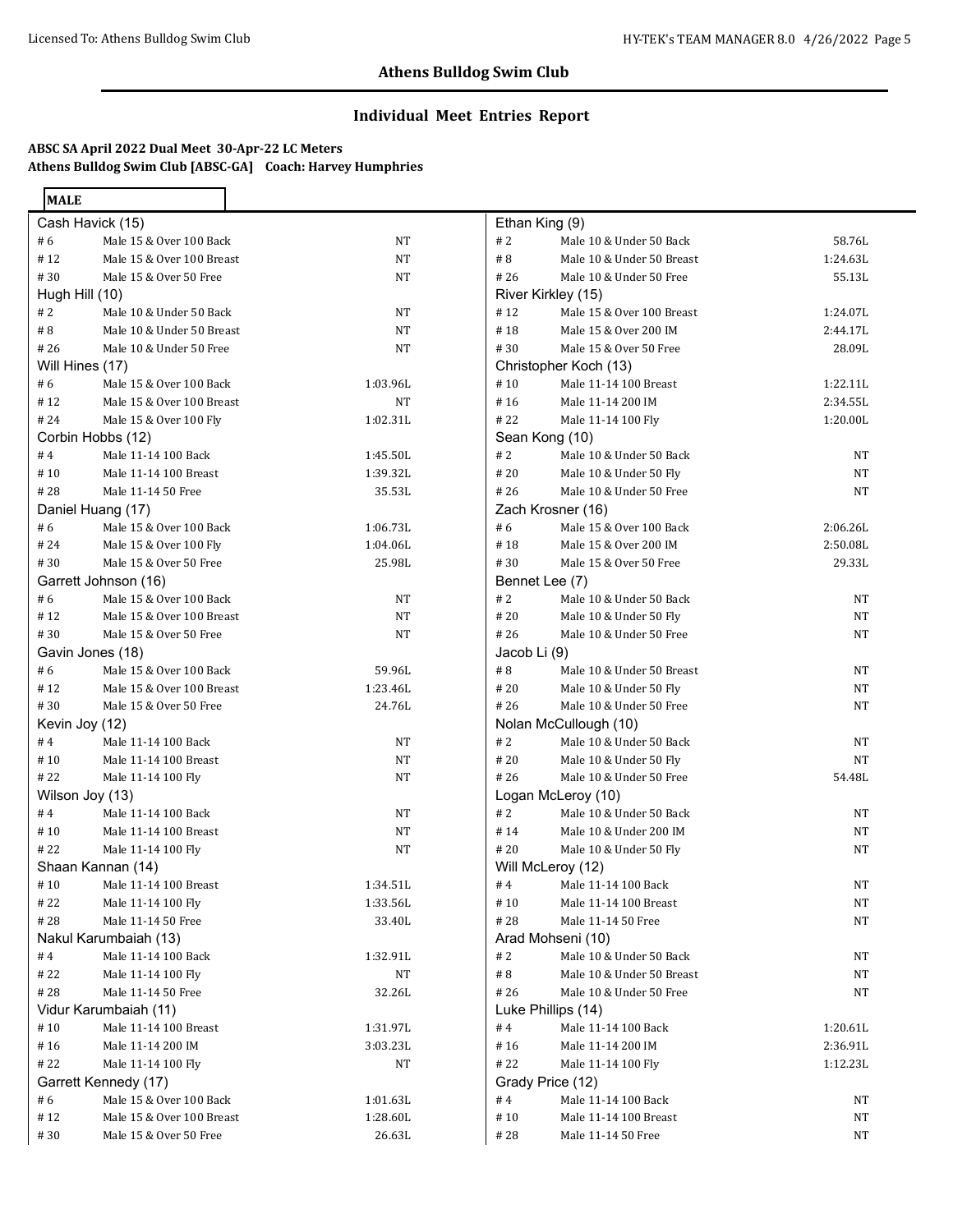## **Individual Meet Entries Report**

# **ABSC SA April 2022 Dual Meet 30-Apr-22 LC Meters Athens Bulldog Swim Club [ABSC-GA] Coach: Harvey Humphries**

٠ ┑

| <b>MALE</b>         |                           |          |
|---------------------|---------------------------|----------|
| Sam Price (10)      |                           |          |
| # 2                 | Male 10 & Under 50 Back   | NT       |
| #8                  | Male 10 & Under 50 Breast | NT       |
| # 26                | Male 10 & Under 50 Free   | NT       |
|                     | Brody Putman (11)         |          |
| #4                  | Male 11-14 100 Back       | NT       |
| # 10                | Male 11-14 100 Breast     | NT       |
| # 28                | Male 11-14 50 Free        | NΤ       |
| Mateo Reilley (12)  |                           |          |
| #4                  | Male 11-14 100 Back       | NT       |
| #10                 | Male 11-14 100 Breast     | NT       |
| # 28                | Male 11-14 50 Free        | NT       |
| Luke Renier (19)    |                           |          |
| #12                 | Male 15 & Over 100 Breast | NT       |
| #24                 | Male 15 & Over 100 Fly    | NT       |
| # 30                | Male 15 & Over 50 Free    | NT       |
| Joey Rhine (12)     |                           |          |
| #4                  | Male 11-14 100 Back       | 1:19.96L |
| # 22                | Male 11-14 100 Fly        | NT       |
| # 28                | Male 11-14 50 Free        | 31.82L   |
| Brady Smith (12)    |                           |          |
| #4                  | Male 11-14 100 Back       | NT       |
| #10                 | Male 11-14 100 Breast     | NT       |
| # 28                | Male 11-14 50 Free        | NT       |
| Jonah Toon (11)     |                           |          |
| #4                  | Male 11-14 100 Back       | NT       |
| #10                 | Male 11-14 100 Breast     | NT       |
| # 28                | Male 11-14 50 Free        | NT       |
| Evan Torres (9)     |                           |          |
| # 2                 | Male 10 & Under 50 Back   | NT       |
| #20                 | Male 10 & Under 50 Fly    | NT       |
| # 26                | Male 10 & Under 50 Free   | NΤ       |
| Garrett Torres (11) |                           |          |
| #4                  | Male 11-14 100 Back       | NT       |
| #10                 | Male 11-14 100 Breast     | NT       |
| # 28                | Male 11-14 50 Free        | NT       |
|                     | Carter Townsend (8)       |          |
| # 2                 | Male 10 & Under 50 Back   | NΤ       |
| # 20                | Male 10 & Under 50 Fly    | NT       |
| #26                 | Male 10 & Under 50 Free   | NΤ       |
| Torin Trotter (13)  |                           |          |
| #10                 | Male 11-14 100 Breast     | 1:35.20L |
| # 22                | Male 11-14 100 Fly        | 1:17.79L |
| #28                 | Male 11-14 50 Free        | 29.02L   |
|                     | Jaxson Wallace (14)       |          |
| #4                  | Male 11-14 100 Back       | NT       |
| #10                 | Male 11-14 100 Breast     | NT       |
| #28                 | Male 11-14 50 Free        | NT       |
| Hong-Yi Wang (8)    |                           |          |
| # 8                 | Male 10 & Under 50 Breast | NT       |
| # 20                | Male 10 & Under 50 Fly    | NT       |
| # 26                | Male 10 & Under 50 Free   | NT       |

| Silas Webb (9)    |                             |          |
|-------------------|-----------------------------|----------|
| #2                | Male 10 & Under 50 Back     | NT       |
| #20               | Male 10 & Under 50 Fly      | NT       |
|                   | #26 Male 10 & Under 50 Free | NT       |
| David Werner (11) |                             |          |
| #4                | Male 11-14 100 Back         | NT       |
| #10               | Male 11-14 100 Breast       | NT       |
| #28               | Male 11-14 50 Free          | NT       |
|                   | Elliott Woodward (16)       |          |
| # 6               | Male 15 & Over 100 Back     | NT       |
| #24               | Male 15 & Over 100 Fly      | NT       |
|                   | #30 Male 15 & Over 50 Free  | NT       |
| James Xiao (17)   |                             |          |
| #6                | Male 15 & Over 100 Back     | 1:06.06L |
| #24               | Male 15 & Over 100 Fly      | 59.84L   |
| #30               | Male 15 & Over 50 Free      | 25.72L   |
| Ryan Xiao (15)    |                             |          |
| #6                | Male 15 & Over 100 Back     | 1:14.61L |
| #12               | Male 15 & Over 100 Breast   | 1:19.44L |
| #30               | Male 15 & Over 50 Free      | 29.82L   |